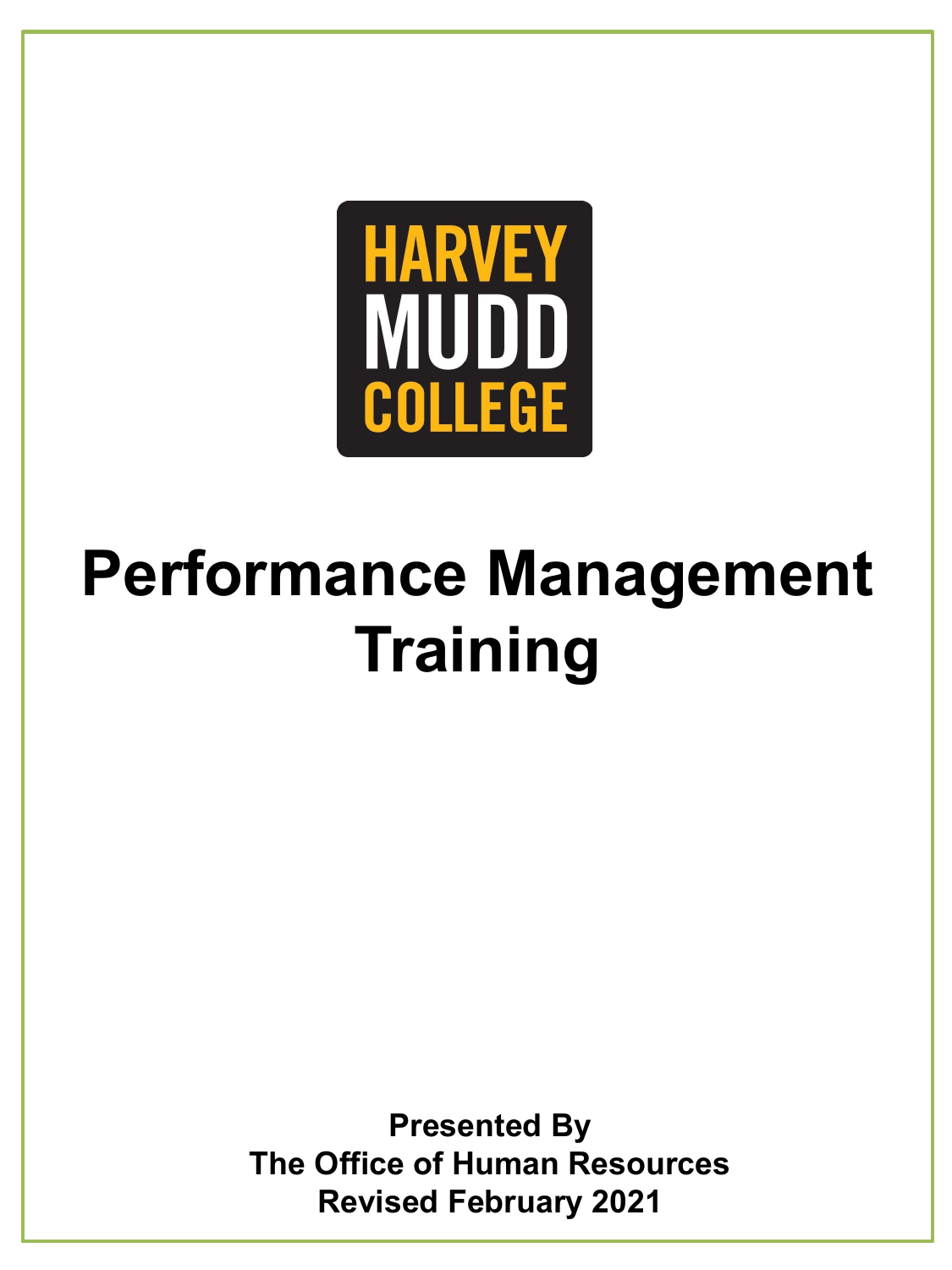

## **Ice Breaker:**

Think of the best performance review you have ever received.

\_\_\_\_\_\_\_\_\_\_\_\_\_\_\_\_\_\_\_\_\_\_\_\_\_\_\_\_\_\_\_\_\_\_\_\_\_\_\_\_\_\_\_\_\_\_\_\_\_\_\_

\_\_\_\_\_\_\_\_\_\_\_\_\_\_\_\_\_\_\_\_\_\_\_\_\_\_\_\_\_\_\_\_\_\_\_\_\_\_\_\_\_\_\_\_\_\_\_\_\_\_\_

\_\_\_\_\_\_\_\_\_\_\_\_\_\_\_\_\_\_\_\_\_\_\_\_\_\_\_\_\_\_\_\_\_\_\_\_\_\_\_\_\_\_\_\_\_\_\_\_\_\_\_

\_\_\_\_\_\_\_\_\_\_\_\_\_\_\_\_\_\_\_\_\_\_\_\_\_\_\_\_\_\_\_\_\_\_\_\_\_\_\_\_\_\_\_\_\_\_\_\_\_\_\_

\_\_\_\_\_\_\_\_\_\_\_\_\_\_\_\_\_\_\_\_\_\_\_\_\_\_\_\_\_\_\_\_\_\_\_\_\_\_\_\_\_\_\_\_\_\_\_\_\_\_\_

\_\_\_\_\_\_\_\_\_\_\_\_\_\_\_\_\_\_\_\_\_\_\_\_\_\_\_\_\_\_\_\_\_\_\_\_\_\_\_\_\_\_\_\_\_\_\_\_\_\_\_

\_\_\_\_\_\_\_\_\_\_\_\_\_\_\_\_\_\_\_\_\_\_\_\_\_\_\_\_\_\_\_\_\_\_\_\_\_\_\_\_\_\_\_\_\_\_\_\_\_\_\_

\_\_\_\_\_\_\_\_\_\_\_\_\_\_\_\_\_\_\_\_\_\_\_\_\_\_\_\_\_\_\_\_\_\_\_\_\_\_\_\_\_\_\_\_\_\_\_\_\_\_\_

\_\_\_\_\_\_\_\_\_\_\_\_\_\_\_\_\_\_\_\_\_\_\_\_\_\_\_\_\_\_\_\_\_\_\_\_\_\_\_\_\_\_\_\_\_\_\_\_\_\_\_

- What made it the best?
- What did the supervisor say or do?
- What was the impact on you?

**What can you do to create that experience for someone you supervise?**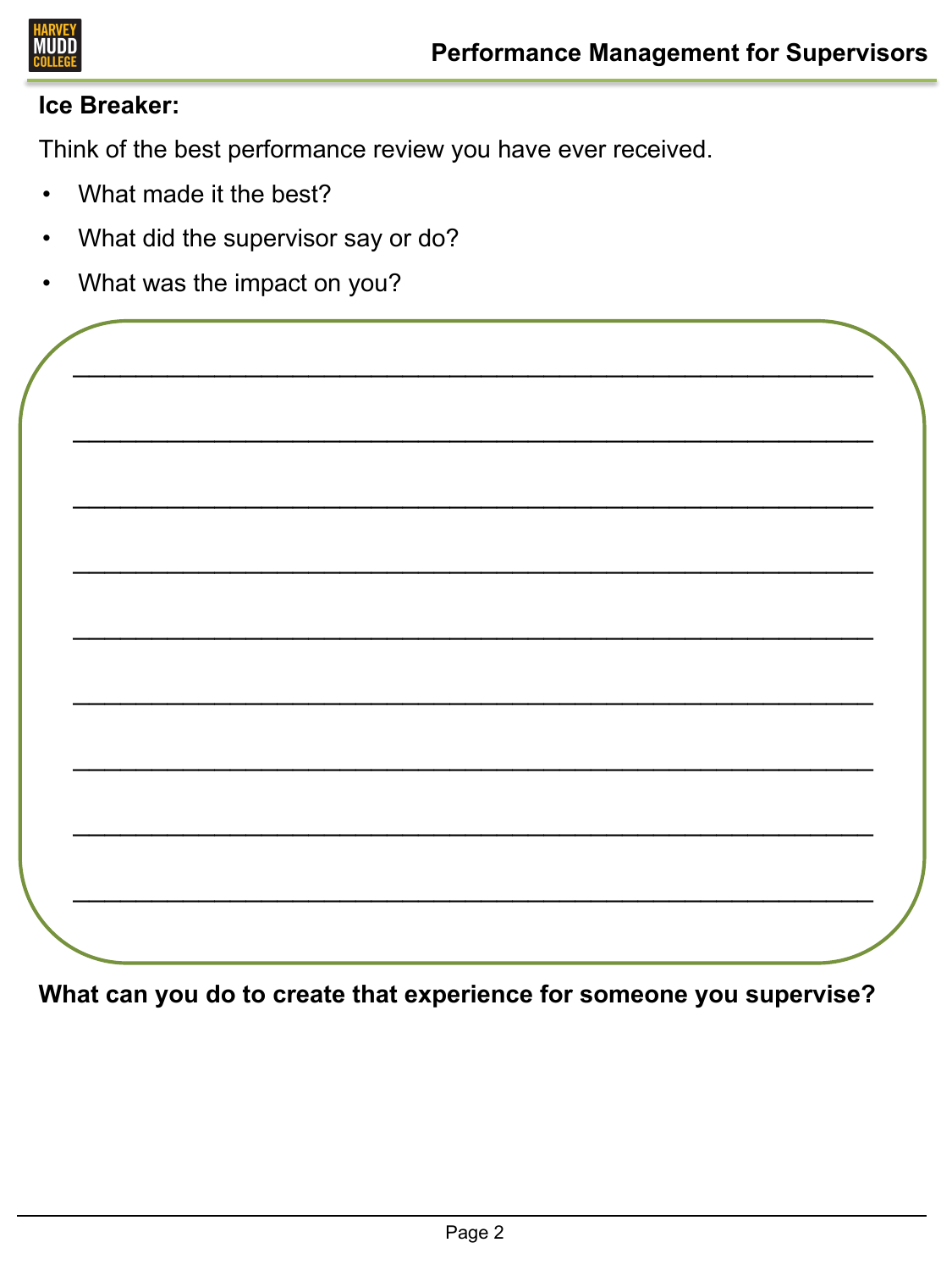

#### **Learning Objectives:**

In this session you will:

- $\Box$  Understand the performance management philosophy, program, and your role as a supervisor
- $\Box$  Learn how to set goals and practice using the SMART technique
- $\Box$  Discover criteria for capturing performance milestones and practice using the STAR techniques
- $\Box$  Understand the components of the performance evaluation and understand how to evaluate performance using ratings and behavioral anchors
- $\Box$  Practice conducting an annual performance evaluation meeting
- $\Box$  Identify common performance management challenges and brainstorm best practices

# **Personal Objectives:**

I would like to learn more about the following aspects of performance

management:

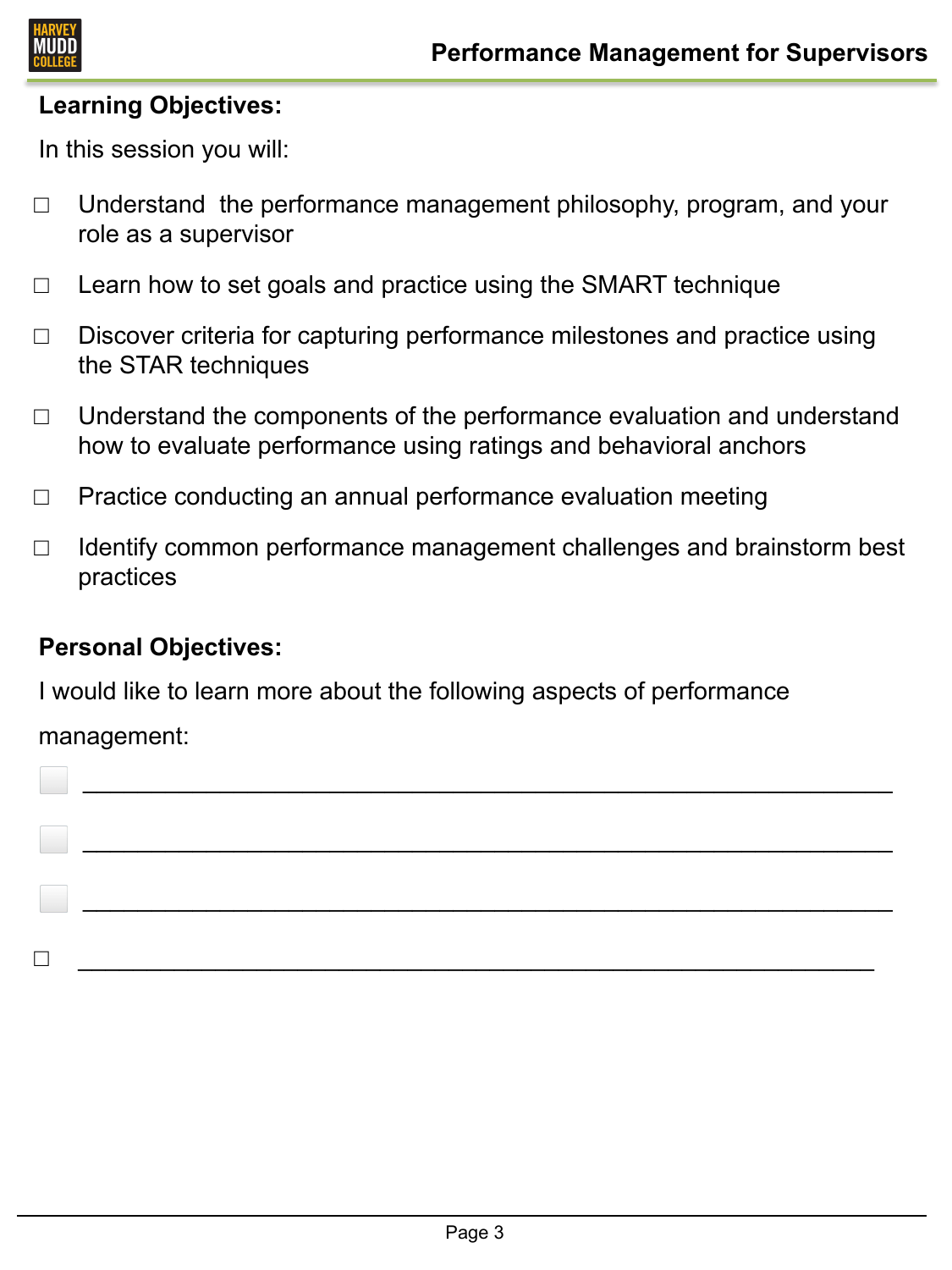

#### **Performance Management Philosophy:**

Harvey Mudd College (HMC) recognizes all employees as essential to the institution's overall success. This success is achieved by fostering a work environment in which employees are inspired to perform to the best of their abilities. HMC's performance management cycle and processes allows supervisors and employees to set expectations for the year and to discuss each employee's potential contributions toward the achievement of departmental and College goals and objectives.

To facilitate such an environment, HMC is committed to a performance management program for all employees that:

- Creates a positive and supportive work environment and culture that attracts and retains the highest caliber faculty and staff.
- Affords all employees the opportunity for professional growth through skill development.
- Recognizes planning and performance is a two-way process that encourages consistent and transparent performance communication between supervisors and employees.
- Promotes accountability in performance evaluations through objective, job related criteria developed and understood in advance by both supervisor and employee

## **Instructions:**

Identify two specific actions you can take to support this philosophy.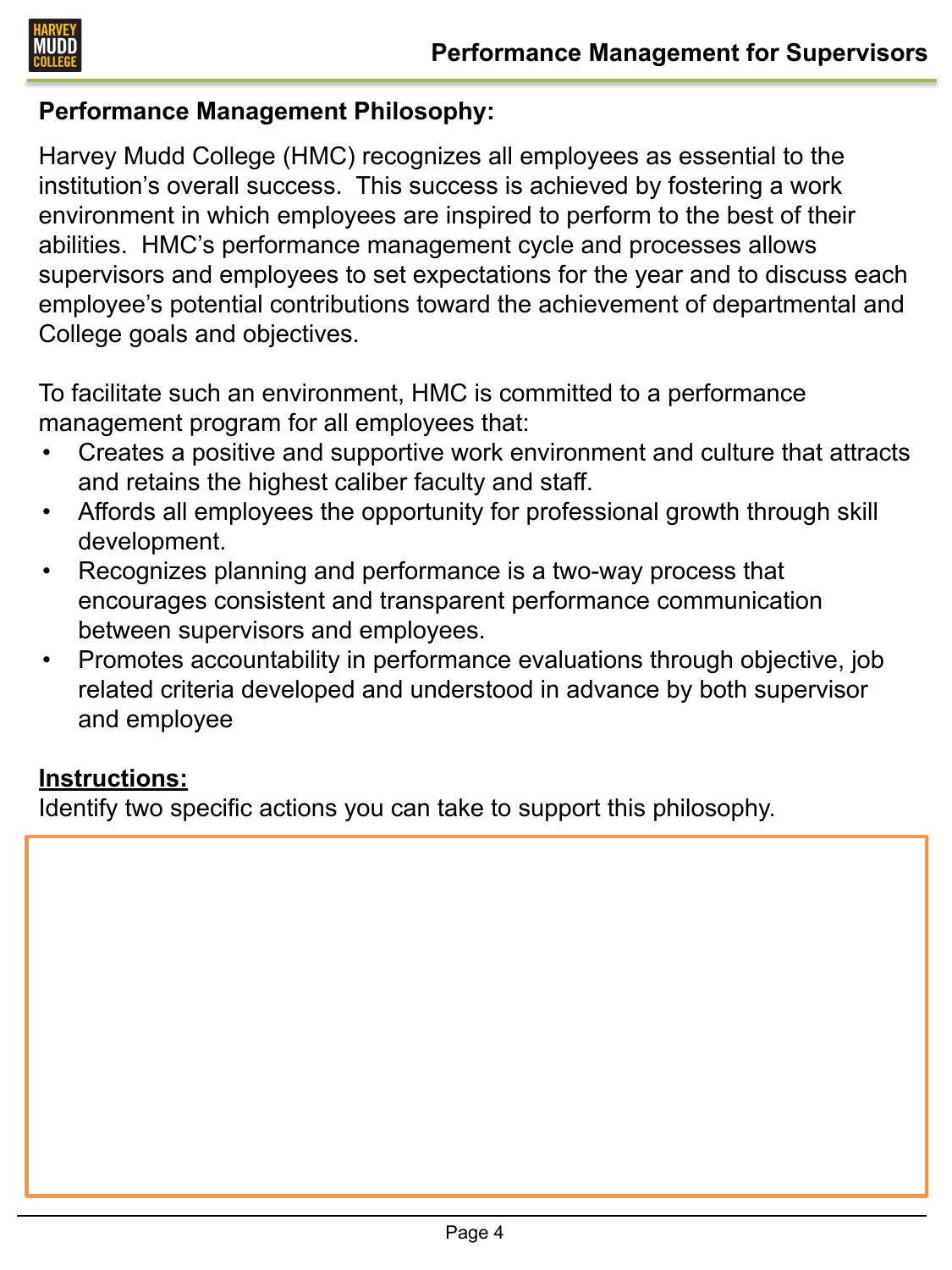

#### **Performance Management Steps:**

#### Step #1:

Employee completes self-assessment; Employees are encouraged to meet with Supervisor to share self-assessment. (Note: DS/F&M Non-Exempt Employees to be provided option to either meet with supervisors in person or complete a written self-assessment for Supervisor to upload in Workday.)

#### **Step #2:**

Supervisor completes performance evaluation. Each are to confirm with VP if any next level Manager/VP is required to review and approve the evaluation before proceeding; Any reviews with an overall rating of "Significant Improvement Required" must be reviewed by Human Resources before proceeding

#### **Step #3:**

Supervisor conducts face-to-face performance review meeting with the Employee;

If the Employee's job has changed, best practice is to review and provide an updated job description and review it with the employee

#### Step #4:

Employee and Supervisor will both acknowledges and submit review in Workday, which will document the actions as electronic signatures.

#### **Step #5:**

HR Reviews documents and places a copy in the Employee Personnel File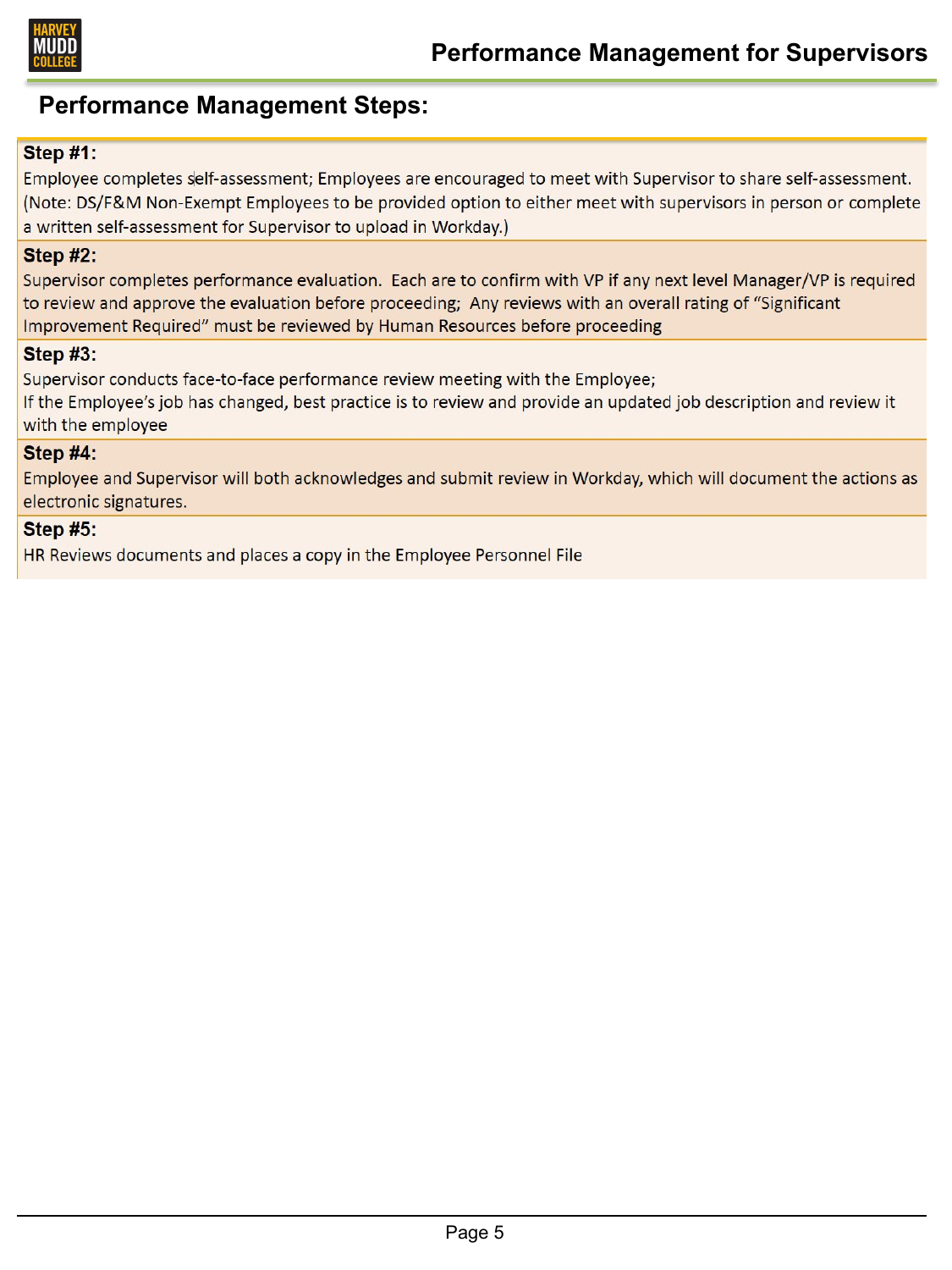

# **The Performance Management Cycle:**

# **1. Set Goals & Expectations**

In setting goals and expectations, supervisors and employees identify the performance goals and results expected during the academic year. The foundation of establishing performance expectations is a current job description. A best practice is to review, update and discuss any changes to the job description on an annual basis.

# **2. Review Milestones**

To review milestones, both the supervisor and employee are expected to track achievements relative to the established performance goals and expectations. Together, the supervisor and employee identify the methods to track progress throughout the year and agree upon a frequency to discuss and review milestones. The supervisor also manages performance throughout the year through feedback and coaching.

# **3. Evaluate Performance**

The supervisor is accountable for evaluating performance on an annual basis through a completed performance evaluation. Employee performance is both rated and qualitatively reviewed. Feedback is expected to be provided in a face-to-face meeting with the employee.

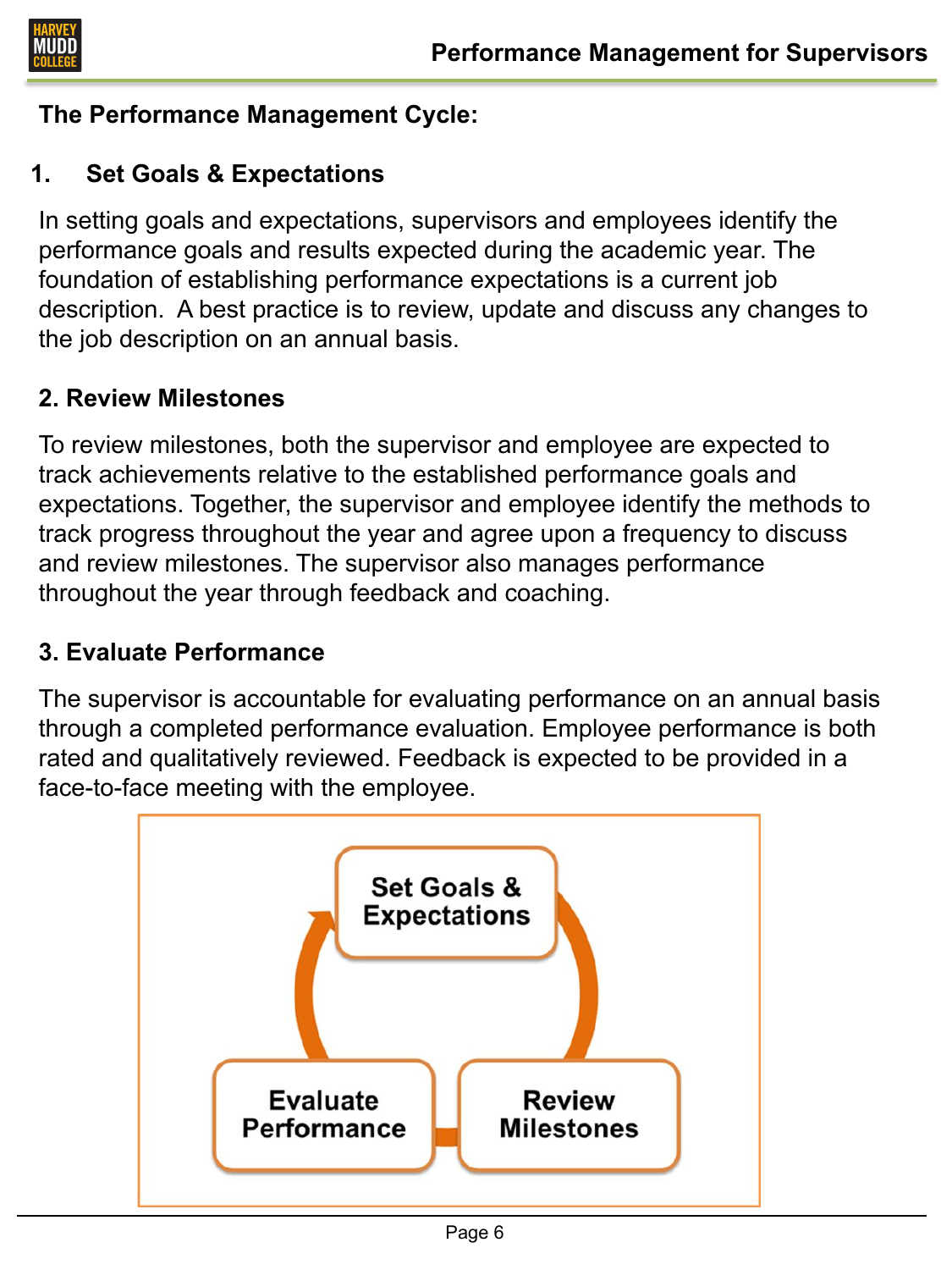

# **Purpose of Setting Expectations:**

Setting performance expectations require establishing what will be done, why it needs to be done, and how it will be accomplished. During the discussion, you should achieve:

| What                 | <b>Why</b>                                                                                                                                                                                                                                                         | <b>How</b>                                                                                                                                                                  |
|----------------------|--------------------------------------------------------------------------------------------------------------------------------------------------------------------------------------------------------------------------------------------------------------------|-----------------------------------------------------------------------------------------------------------------------------------------------------------------------------|
| <b>Understanding</b> | Ensure that during the<br>performance period<br>employees focus their<br>efforts on achieving the<br>desired results and using<br>the required behaviors.<br>This eliminates confusion<br>disagreement, and any<br>surprises.                                      | Expected outcomes are<br>$\bullet$<br>specific<br>Measures are determined<br>$\bullet$<br>Time frames for<br>$\bullet$<br>performance and<br>measurement are<br>established |
| <b>Alignment</b>     | Employees want to know<br>that what they do is<br>important and contributes<br>to their success as well as<br>that of their work group<br>and the College.                                                                                                         | <b>Expectations link to</b><br>$\bullet$<br>department and College<br>objectives<br><b>Required behaviors</b><br>$\bullet$<br>support achievement of<br>expectations        |
| <b>Agreement</b>     | An employee who agrees<br>with the expectations and<br>indicates a willingness to<br>be held accountable for<br>achieving them will take<br>more initiative and be<br>more consistent in<br>delivering the required<br>results and taking the<br>required actions. | Expectations are within<br>$\bullet$<br>your control<br>Required actions are clear<br>$\bullet$<br>You can measure<br>$\bullet$<br>progress toward<br>achievement           |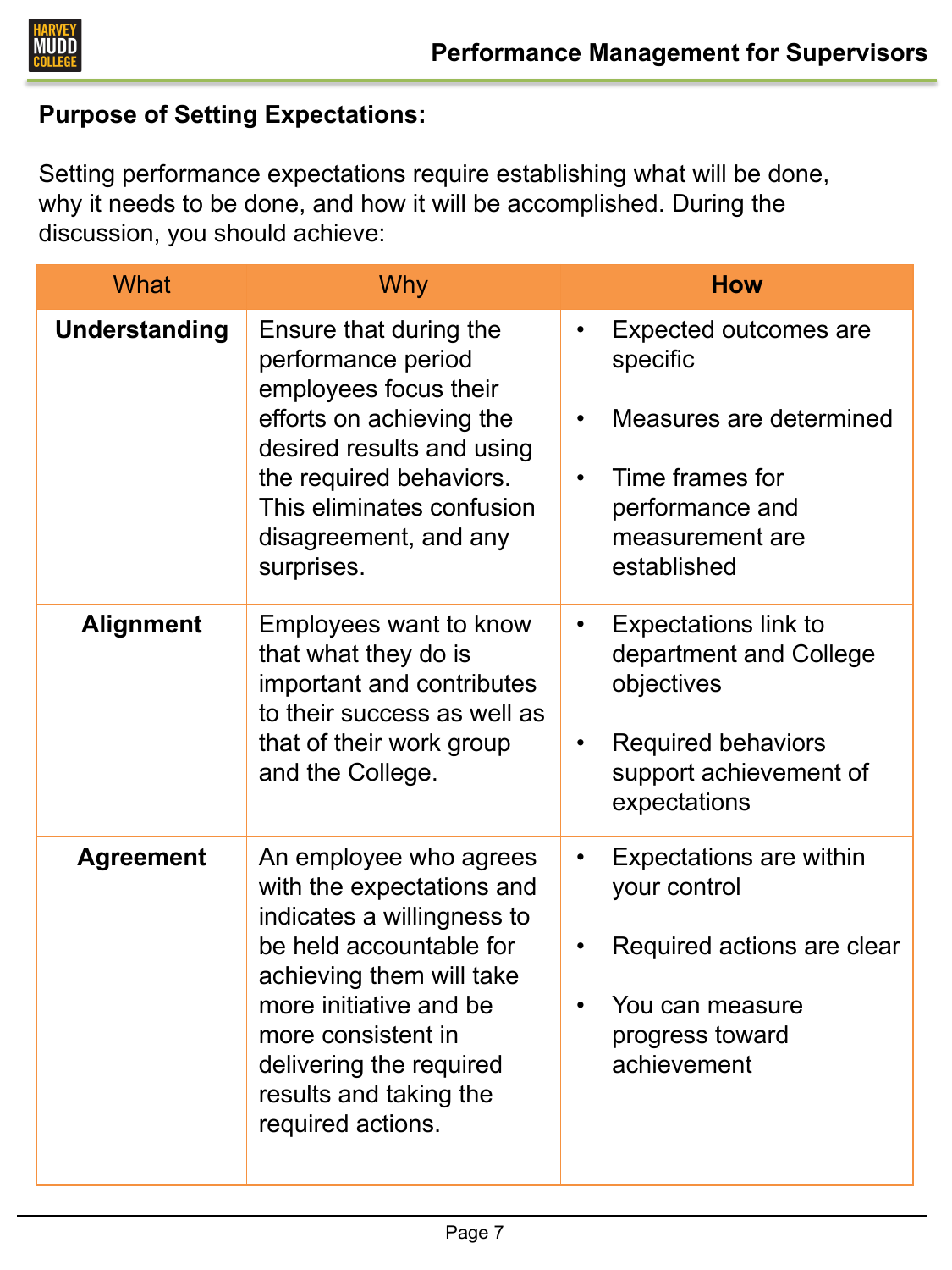

# **Write SMART Goals:**

| <b>Action Verb</b>                                                                             | <b>Results in Measurable</b><br><b>Terms</b>                                                                              | <b>By When</b>                                                                                                                    |  |  |
|------------------------------------------------------------------------------------------------|---------------------------------------------------------------------------------------------------------------------------|-----------------------------------------------------------------------------------------------------------------------------------|--|--|
| Start with an action<br>verb, such as:<br>Increase<br>Complete<br>Conduct<br>Attain<br>Achieve | Include a measurement,<br>such as:<br>How much<br>How many<br>How much better<br>How much faster<br>Costing how much less | Include a due date or<br>time frame, such as:<br>Daily<br>Weekly<br>By June 30, 2020<br>By end of the<br>2019/20 academic<br>year |  |  |

#### **Instructions:**

In the space below, write one performance goal for an employee you supervise. When complete, share with your learning partner to evaluate it and ensure you included all five SMART components.

| Goal: | S                |
|-------|------------------|
|       | M                |
|       | $\boldsymbol{A}$ |
|       | $\mathbf R$      |
|       | T                |
|       |                  |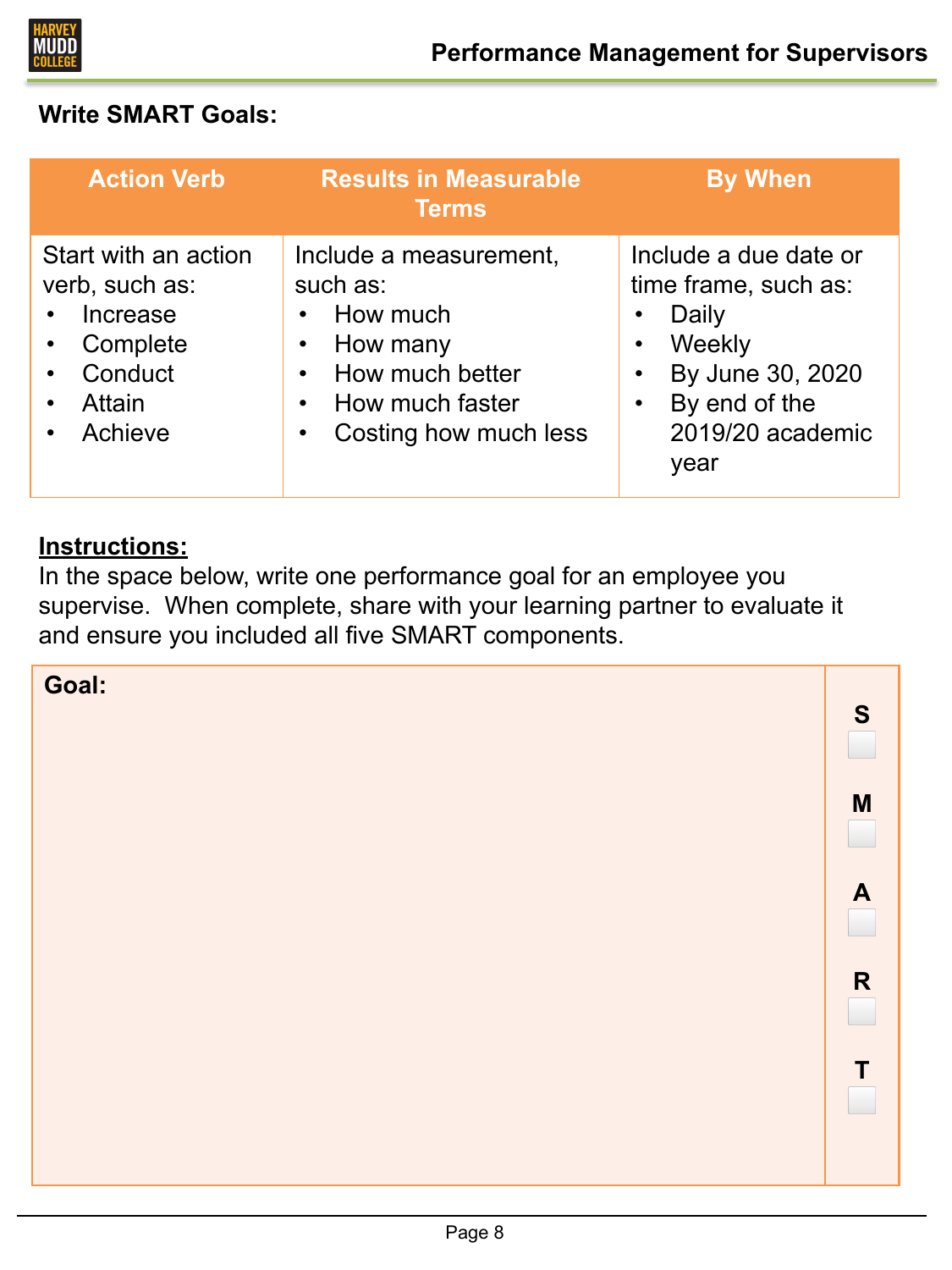

#### **Capture Milestones:**

#### **Instructions:**

Identify a work accomplishment to provide feedback on for one of your employees. In the space below, write the Situation or Task, Action and Result.

| <b>Situation or Task:</b> |  |
|---------------------------|--|
| <b>Action:</b>            |  |
| <b>Result:</b>            |  |

#### **Instructions:**

Identify improvement feedback you need to provide to one of your employees. In the space below, write the Situation or Task, Actual Action and Result and an Alternative Action and Result.

| <b>Situation or Task:</b> |                    |  |  |
|---------------------------|--------------------|--|--|
| <b>ACTUAL</b>             | <b>ALTERNATIVE</b> |  |  |
| <b>Action</b>             | <b>Action</b>      |  |  |
| <b>Result</b>             | <b>Result</b>      |  |  |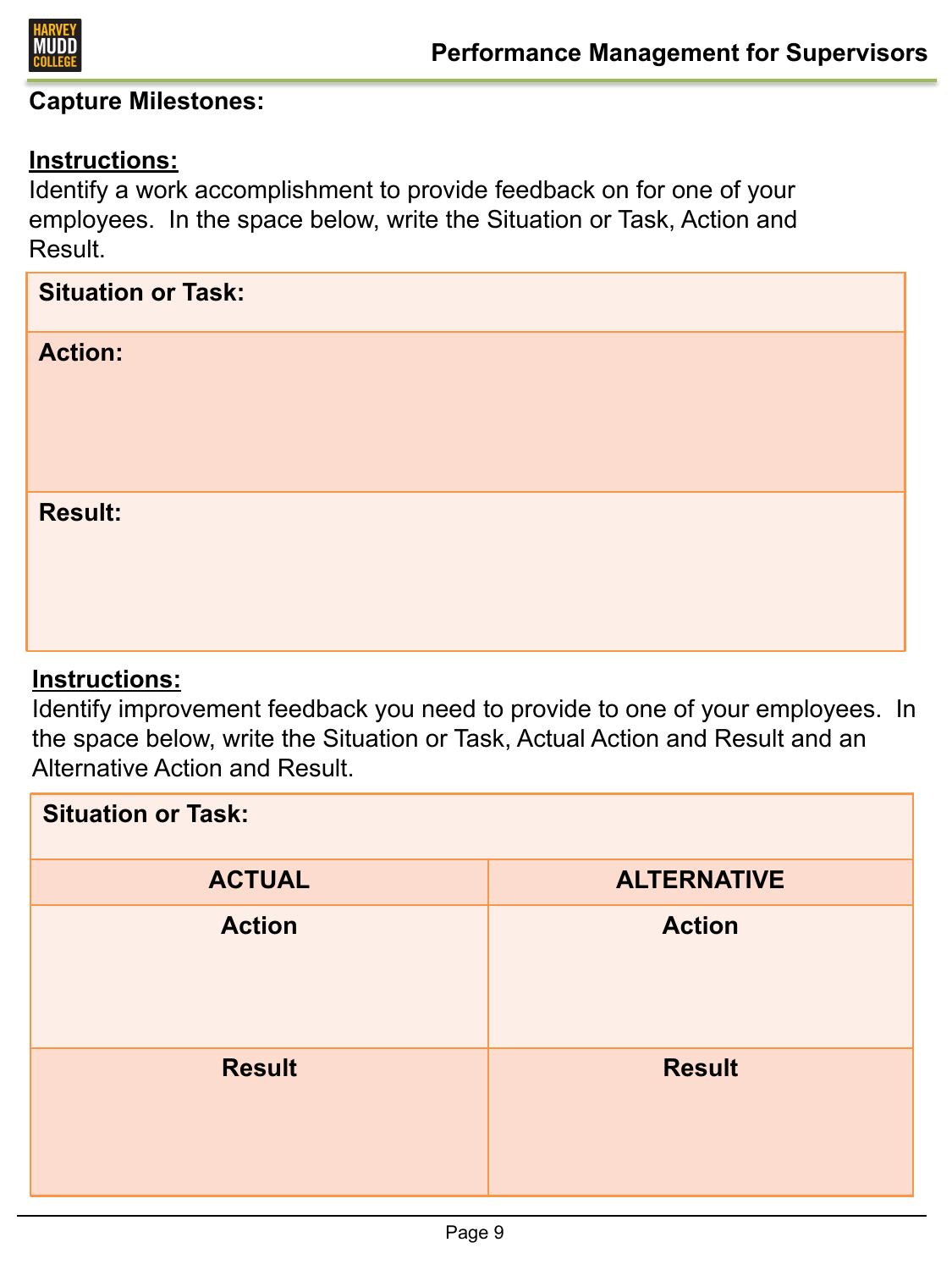

# **Performance Evaluation Sections:**

| <b>Section</b>      | Area                                      | <b>Definition</b>                                                                                                                                                                                                                                                                                                                                                      |
|---------------------|-------------------------------------------|------------------------------------------------------------------------------------------------------------------------------------------------------------------------------------------------------------------------------------------------------------------------------------------------------------------------------------------------------------------------|
| <b>Section</b>      | <b>Self Evaluation</b>                    | Summarize performance of job responsibilities and accomplishments;                                                                                                                                                                                                                                                                                                     |
|                     | Questions*                                | summarize performance of goals and identify proposed goals; address any<br>new job responsibilities; share greatest contributions to the<br>department/College; and share any areas of desired experience, training or<br>education.<br>Note: The Supervisor/Manager will evaluate competencies and enter<br>additional comments for Dining Services/F&M hourly staff. |
| <b>Section</b><br>Ш | Overall Evaluation**                      | Provide an overall performance rating for the review period along with any<br>comments.                                                                                                                                                                                                                                                                                |
| <b>Section</b><br>Ш | <b>Supporting Documents</b><br>(Optional) | Upload any relevant supporting documents and enter additional comments, if<br>applicable                                                                                                                                                                                                                                                                               |

• This section is named "Competencies" in the template for Dining Services/F&M hourly staff.

\*\* This section is only required by the Supervisor/Manager in the template for Dining Services/F&M hourly staff.

*Note: For all Business Affairs employees (including Dining Services and Facilities and Maintenance), all completed reviews require two-levels of review/approval, BEFORE the review is delivered to the employee.*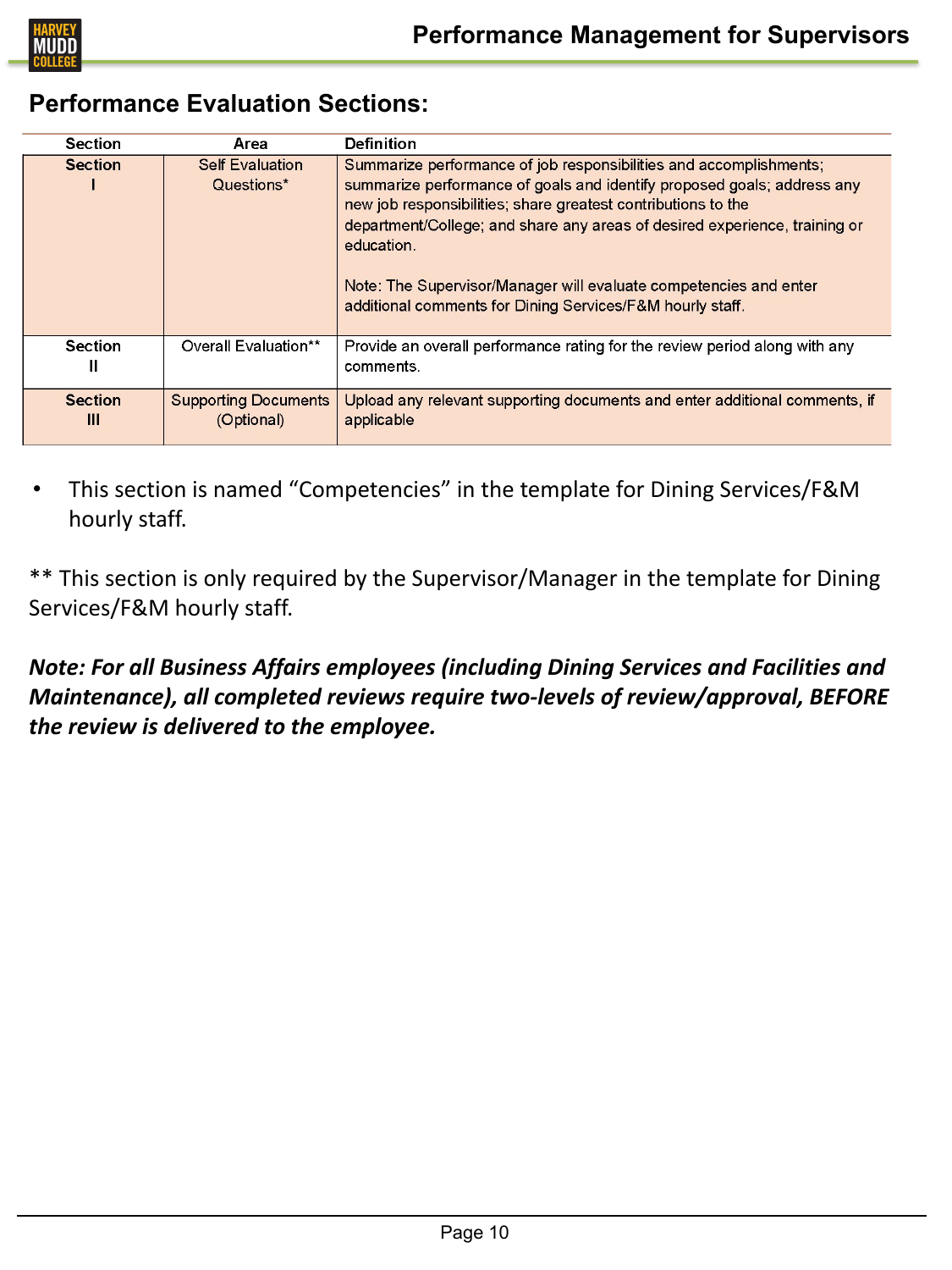

#### **Performance Factors:**

| Quality of Work and/or Productivity                 | <b>Technology Skills</b>                                |  |  |
|-----------------------------------------------------|---------------------------------------------------------|--|--|
| <b>Flexibility</b>                                  | <b>Safety Compliance</b>                                |  |  |
| Initiative                                          | Communication                                           |  |  |
| Dependability                                       | Use of Resources                                        |  |  |
| Interpersonal Relations, Collaboration,<br>Teamwork | Leadership and Staff Development<br>(Supervisory Staff) |  |  |
| <b>Customer Focus</b>                               | Performance Management<br>(Supervisory Staff)           |  |  |

*Note: Performance Factors are individually rated for all Dining Services/F&M hourly staff. For all exempt staff, these factors are addressed in Section I.*

## **Performance Levels:**

| <b>Levels</b>                                          | <b>Definitions</b>                                                                                                                                                                                                                                                                                                                                                                                       |
|--------------------------------------------------------|----------------------------------------------------------------------------------------------------------------------------------------------------------------------------------------------------------------------------------------------------------------------------------------------------------------------------------------------------------------------------------------------------------|
| <b>Highly Effective</b>                                | Contributions and high quality of work are widely recognized. The<br>majority of performance outcomes routinely and consistently exceed<br>defined expectations, producing important and impactful results for the<br>department and/or College through planning, execution and creativity.<br>Projects and objectives are completed in a manner that expands the<br>scope and impact of the assignment. |
| Successful and<br><b>Effective</b>                     | The staff member is successful in performing the majority of job<br>responsibilities and makes a solid, reliable and meaningful contribution<br>to the department and/or College. Performance is competent, efficient<br>and effective along established expectations. Initiative, resourcefulness<br>and good judgment are consistently exercised.                                                      |
| Some<br>Improvement<br>Required/Some<br><b>Success</b> | While the staff member's performance is effective in some areas, there<br>are other areas in which performance is inconsistent and/or falls below<br>established expectations. Comment Required.                                                                                                                                                                                                         |
| Significant<br>Improvement<br>Required                 | Performance is not acceptable in critical areas of the job and falls below<br>minimum expectations. Significant improvement is needed. Comment<br>Required.                                                                                                                                                                                                                                              |
| N/A                                                    | Factor does not apply.                                                                                                                                                                                                                                                                                                                                                                                   |

*Note: A Performance Improvement Plan (PIP) is required for any overall performance evaluation that is rated as Significant Improvement Required. Please contact Human Resources.*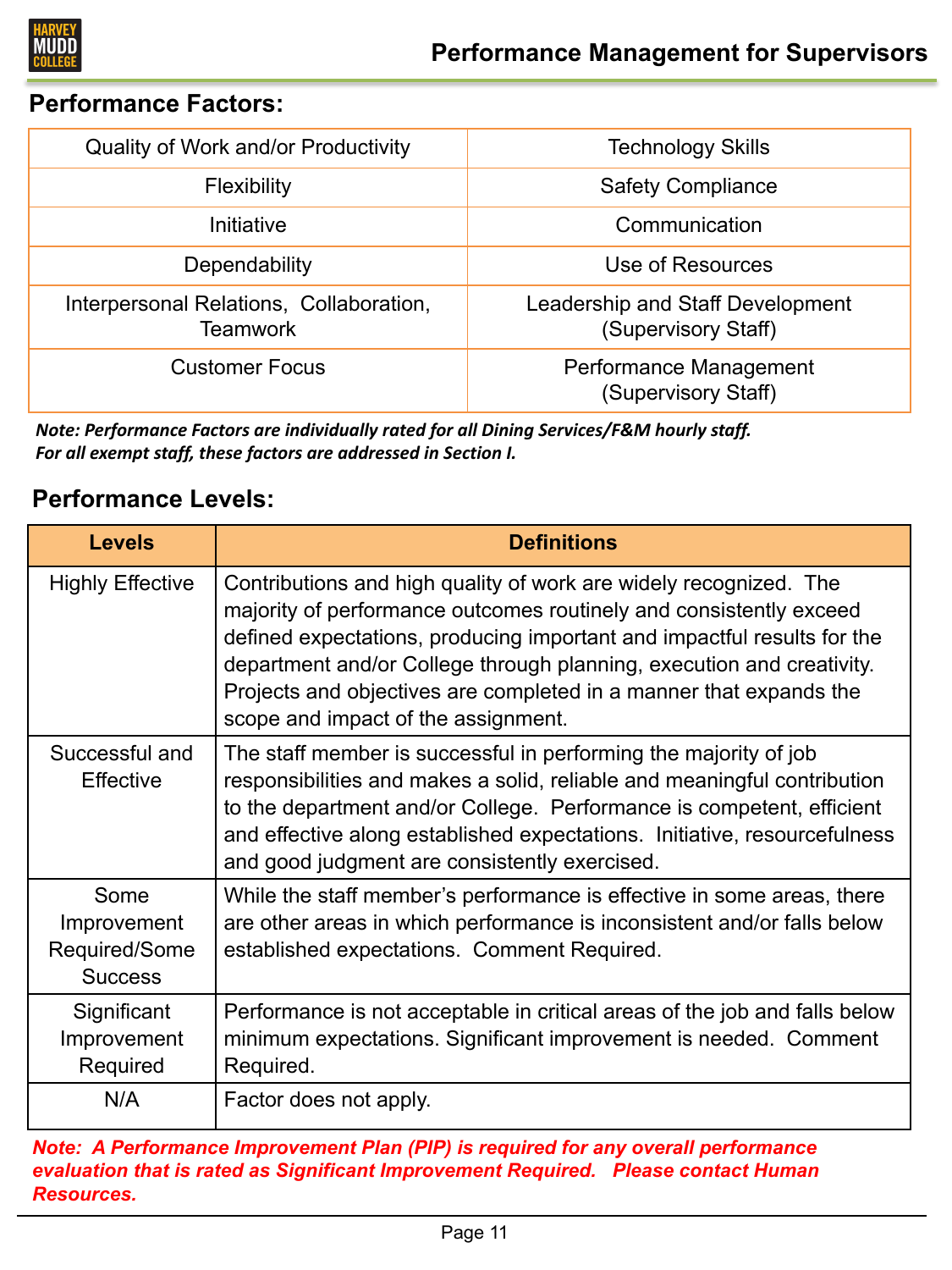

# **Behavioral Anchors:**

To provide further guidance on evaluating performance, the College established behavioral anchors for each performance factor. Behavioral anchors are specific, easy-to-apply examples of behaviors that demonstrate the competency and proficiency level.

| <b>Safety</b><br><b>Compliance</b><br><b>Performance</b><br><b>Factor</b> | <b>Significant</b><br><b>Improvement</b><br><b>Required</b> | <b>Some</b><br><b>Improvement</b><br><b>Required</b> | <b>Successful</b><br>and<br><b>Effective</b> | <b>Highly</b><br><b>Effective</b> |
|---------------------------------------------------------------------------|-------------------------------------------------------------|------------------------------------------------------|----------------------------------------------|-----------------------------------|
| The degree to                                                             | <b>Disregards</b>                                           | Occasionally                                         | Regularly                                    | Always                            |
| which the staff                                                           | safe work                                                   | does not                                             | practices safe                               | practices safe                    |
| member                                                                    | practices                                                   | follow proper                                        | work habits                                  | work habits;                      |
| practices safe                                                            | even though                                                 | procedures for                                       |                                              | reports                           |
| work habits and                                                           | training has                                                | using                                                |                                              | unsafe                            |
| complies with                                                             | been                                                        | equipment or                                         |                                              | conditions to                     |
| College safety                                                            | provided; has                                               | lifting, which                                       |                                              | appropriate                       |
| policies                                                                  | caused risk of                                              | places the                                           |                                              | personnel                         |
|                                                                           | injury to self                                              | individual at                                        |                                              |                                   |
|                                                                           | and others on<br>more than<br>one occasion                  | risk of injury                                       |                                              |                                   |

*Note: See HMC's Guide to Defining Performance Issues on the HR Website*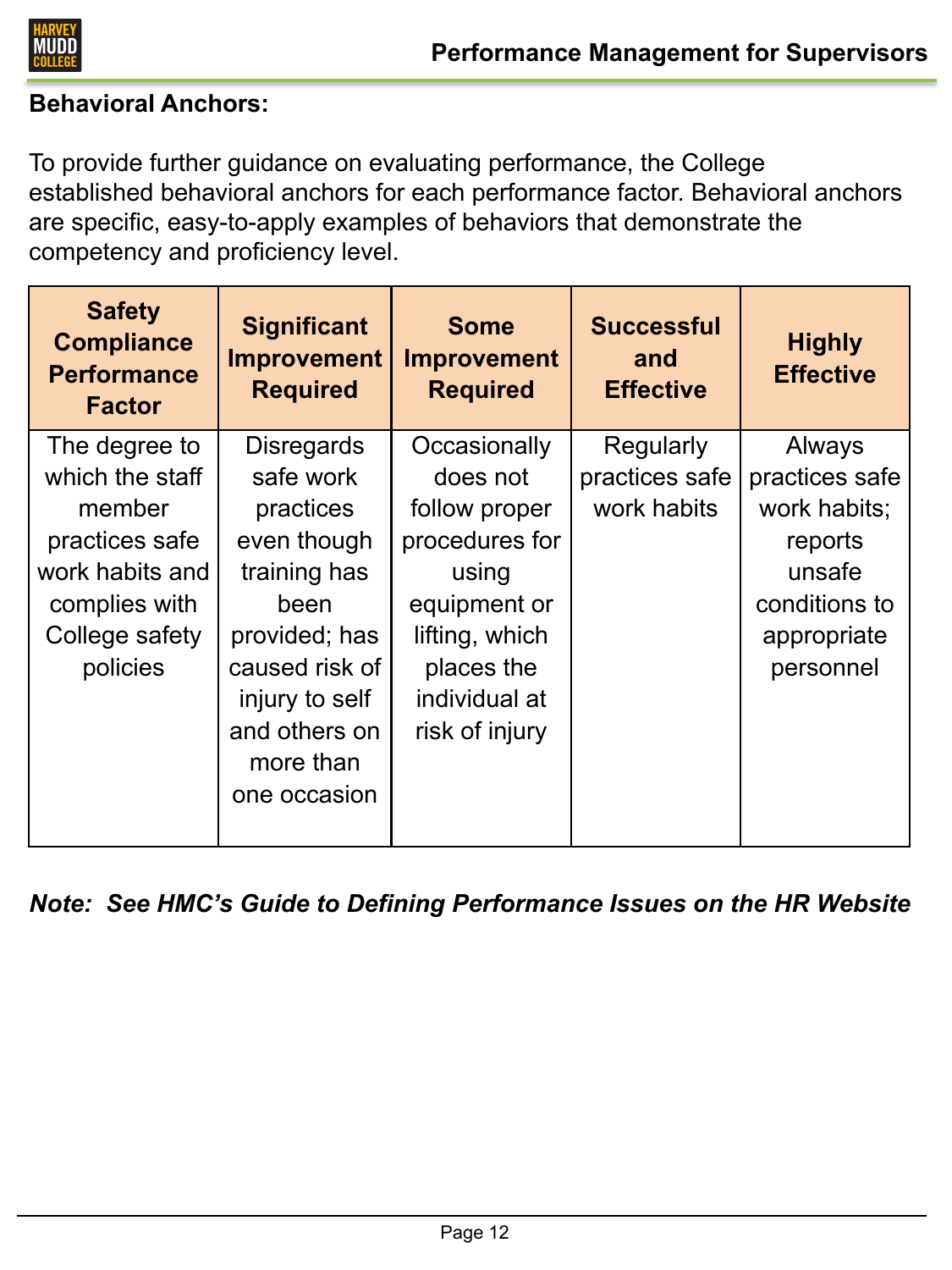

#### **Preparing to Evaluate Performance:**

Ideally, performance conversations will be regular (at least once a month) as best practice. Although every conversation will be different, each should meet some specific guidelines.

## **Questions to Ask Yourself**

Think about what the ideal performance conversation with your own supervisor would look like and sound like. That's what you should be aiming for with your employees.

- 1. "How can I make this discussion meaningful and helpful?"
- 2. "What impact do I want to have?"
- 3. "What have I already said or done relating to this conversation?"
- 4. "How can we obtain the best possible outcome?"

#### **Instructions:**

Work in small groups. Brainstorm specific actions you can take to effectively prepare to evaluate performance for your employees.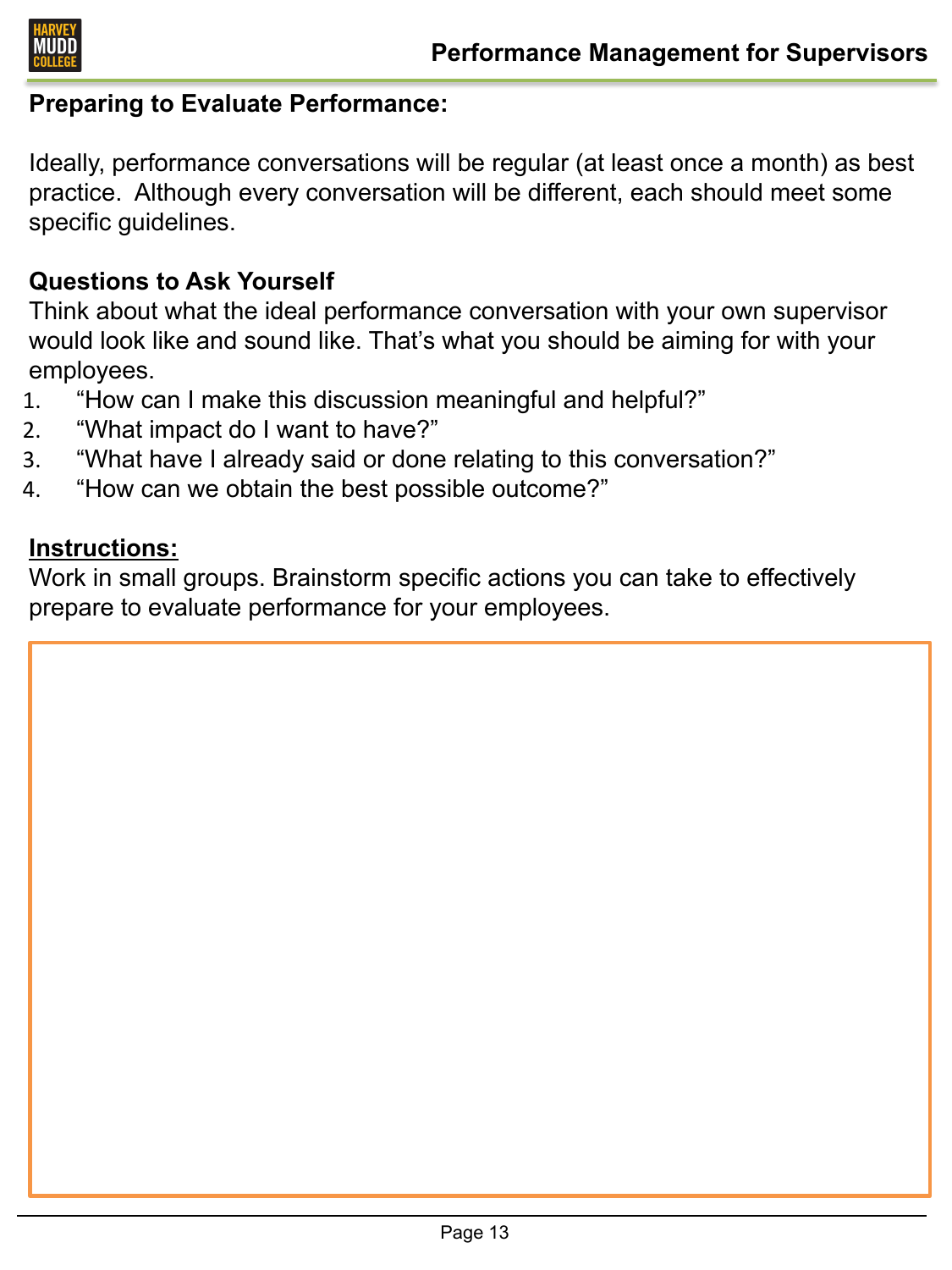

# **Conducting the Annual Performance Evaluation Meeting:**

Consider using the following format when conducting the annual performance evaluation meeting with your employee:

# **1. Open**

*Goal: Create an environment that fosters free-flowing conversation.*

- Consider meeting in a neutral (yet private) place
- Let the employee know what to expect if this is the first conversation.

# **2. Clarify**

*Goal: Encourage candid disclosure for the meeting process.*

- "What do you consider to be your top job responsibilities and how do you think you did in carrying out those responsibilities?
- What new responsibilities did you perform this past year?
- What strengths do you bring to your job?

# **3. Deliver**

*Goal: Compare the employee's current performance to the desired/expected performance.*

- Start by highlighting positive accomplishments. E.g., "You are exceptional at ." Or, "Your ability to \_\_\_\_\_ helped the institution \_\_\_\_\_.
- Share specific observations and information about the highest priority performance elements you identified in the last performance meeting. E.g., "Your customer satisfaction scores increased by five percent from the previous month."
- Delve into specific actions the employee took (or didn't take). E.g., "Help me understand your decision making process regarding The "Or, "Tell me" more about your reasoning for approaching it that way."
- Avoid questions beginning with "why." It tends to make people defensive.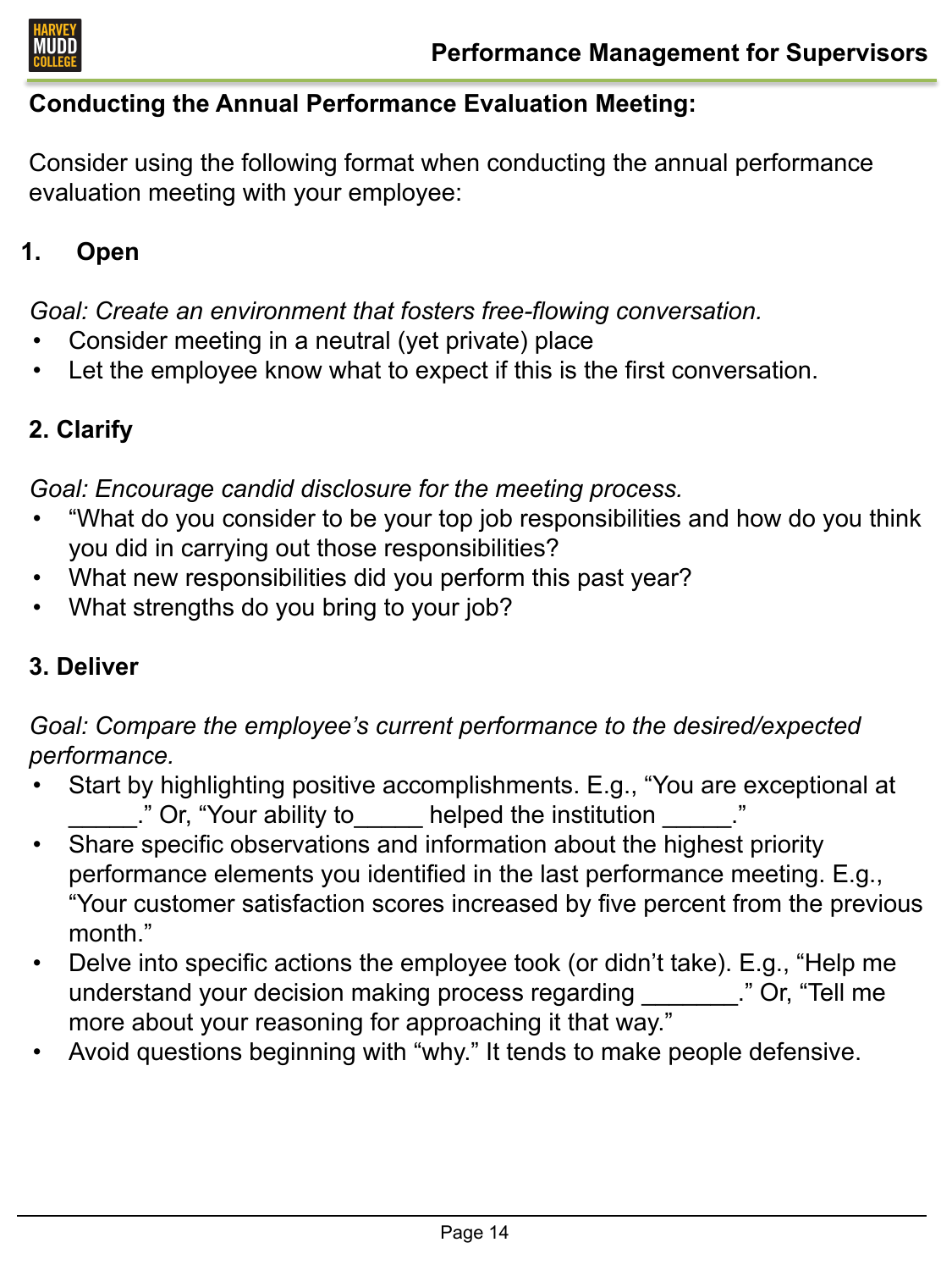

# **Conducting the Annual Performance Evaluation Meeting:**

# **4. Develop**

*Goal: Gather ideas and brainstorm development strategies with the employee for improving performance, always with an eye toward focusing on accomplishments that support the institutional goals.*

- Identify goals. E.g., "What do you want to achieve?" Or, "How will this help meet University goals?" Or, "What would you like to learn?"
- Identify options for overcoming obstacles" or, "We've identified a lack of confidence giving presentations. What would be more helpful—taking a class or asking Steve to give you some on-the-job training?"
- Identify the pros and cons of each option and then decide on the best one.

# **5. Agree**

*Goal: Gain commitment about specific actions the employee will take to improve performance.*

- "What action(s) are you going to take?"
- "By when will you complete each action?"
- "What do you need from me to be successful?"

# **6. Close**

*Goal: Acknowledge your appreciation of the employee efforts.*

# **Instructions:**

Work in small groups. Select at least one of the six steps above and think of a few questions you would feel comfortable asking your employees or statements you would want to state. Share your examples together.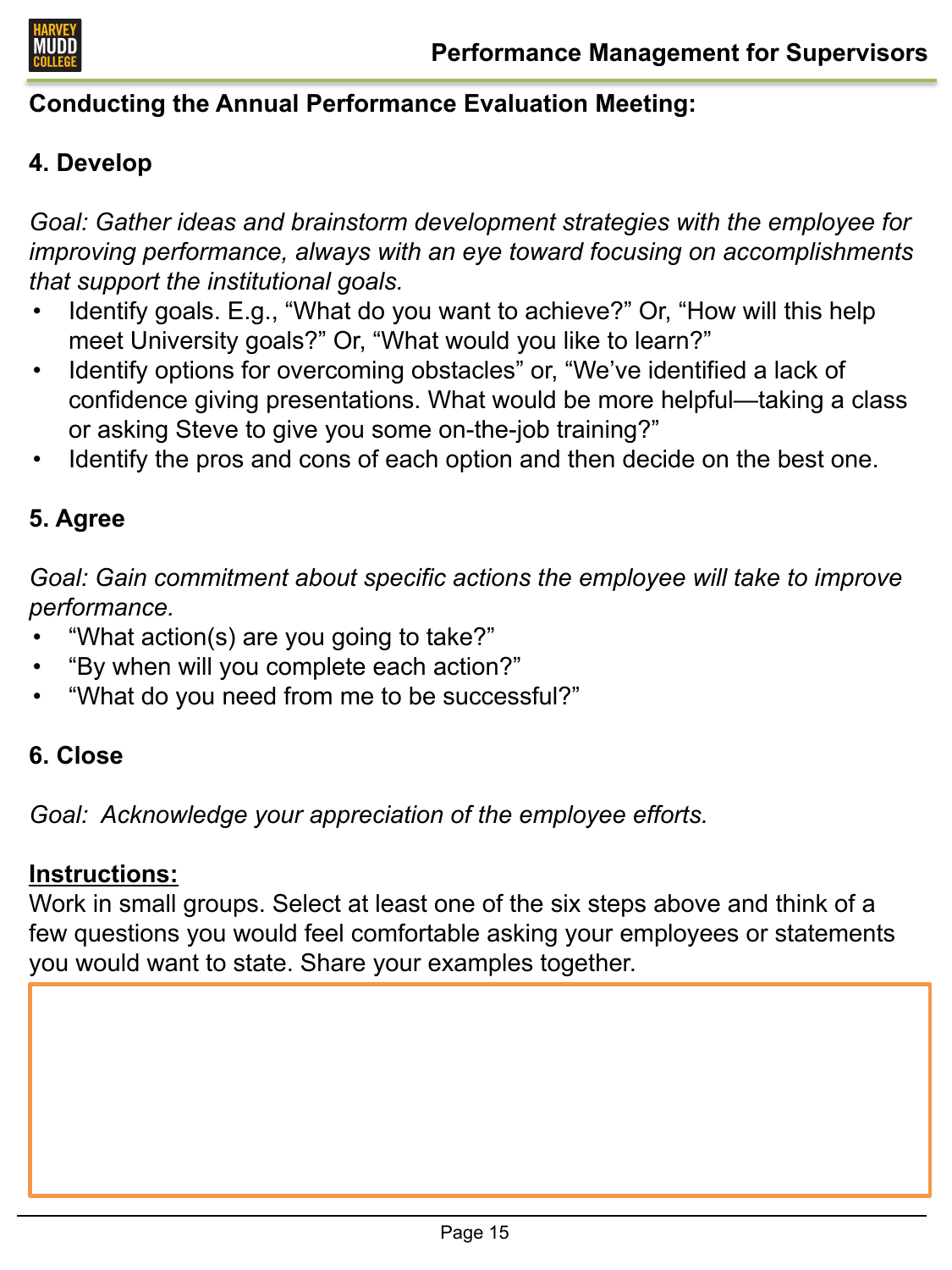

# **Common Challenges:**

How would you respond to the following scenarios?

| <b>Scenario</b>                                                                                                                                                                                                                           | <b>Response or Action</b> |
|-------------------------------------------------------------------------------------------------------------------------------------------------------------------------------------------------------------------------------------------|---------------------------|
| You are a new supervisor that<br>joined the department and have<br>only worked with the employees<br>for three months before the<br>performance evaluation is due.                                                                        |                           |
| One of your employees doesn't<br>see any value in completing the<br>self-assessment document. The<br>performance evaluation is due in<br>the next 30-days.                                                                                |                           |
| An employee has demonstrated<br>consistent gaps in acceptable<br>performance with customer<br>service. You have provided the<br>employee with coaching and<br>feedback, but it has not produced<br>the desired changes in<br>performance. |                           |

**What is a challenge you anticipate? What can you do now to prepare for that challenge?**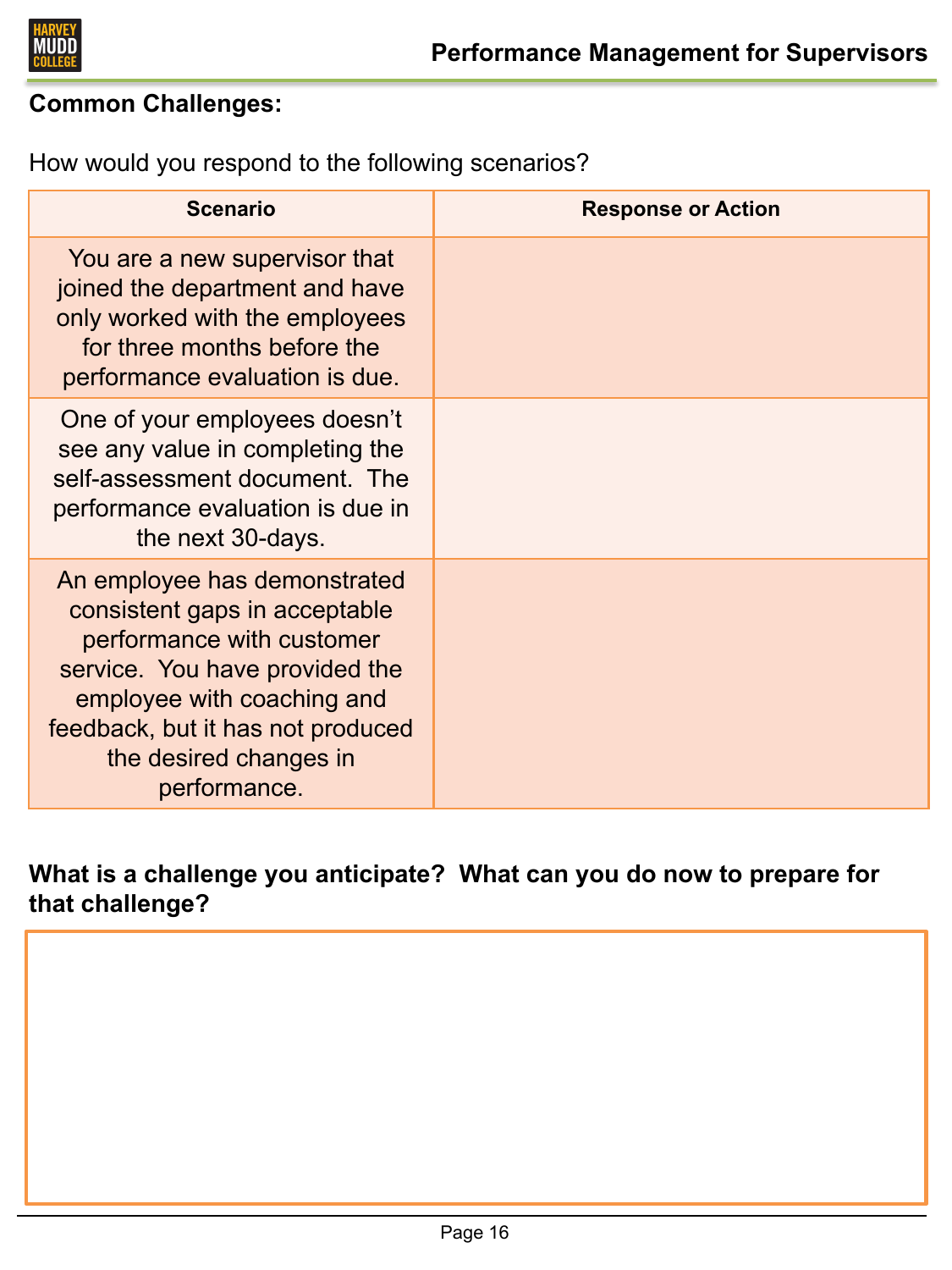

# **Positive Performance Management Self**‑**Assessment**

Supporting your employees and helping them to grow is both a responsibility and an opportunity. It's important for you to periodically evaluate how well you are doing this.

## **Instructions:**

Read each statement and rate the extent to which you agree or disagree with it. Use the following scale:  $1 =$  completely disagree;  $2 =$  somewhat disagree;  $3 =$  somewhat agree;  $4 =$  completely agree

| <b>Statement</b> |                                                                                                                                                              | Rating |                 |  |  |
|------------------|--------------------------------------------------------------------------------------------------------------------------------------------------------------|--------|-----------------|--|--|
| 1.               | I follow a consistent process with each and every employee.                                                                                                  |        | 1234            |  |  |
| 2.               | I'm confident that I have focused on the most important performance<br>elements for each employee.                                                           |        | 1234            |  |  |
| 3.               | My employees welcome and value the feedback they receive in our<br>performance conversations.                                                                |        | 1234            |  |  |
| 4.               | My employees see the link between their everyday work and our<br>goals.                                                                                      |        | 1234            |  |  |
| 5.               | Employees know what is expected of them.                                                                                                                     |        | $1 2 3 4$       |  |  |
| 6.               | Together, we have identified issues that are preventing them from<br>reaching their peak performance, and have implemented steps to<br>address those issues. |        | 1234            |  |  |
| 7.               | My employees' performance improvement has accelerated as a<br>result of our performance conversations.                                                       |        | 1234            |  |  |
| 8.               | I have set a specific goal for myself to improve my performance in<br>supporting and developing others.                                                      |        | $1 \t2 \t3 \t4$ |  |  |

Add the numbers assigned to each statement and see how your own performance measures up:

- 8–15: You might be feeling discouraged trying to accomplish too much at once. Choose one aspect of the performance management system to work on and improve.
- 16–24: You are making good progress in using a performance management system to support and develop your employees.
- 25–32: You are doing a great job of using a performance management system to benefit your employees and the College.